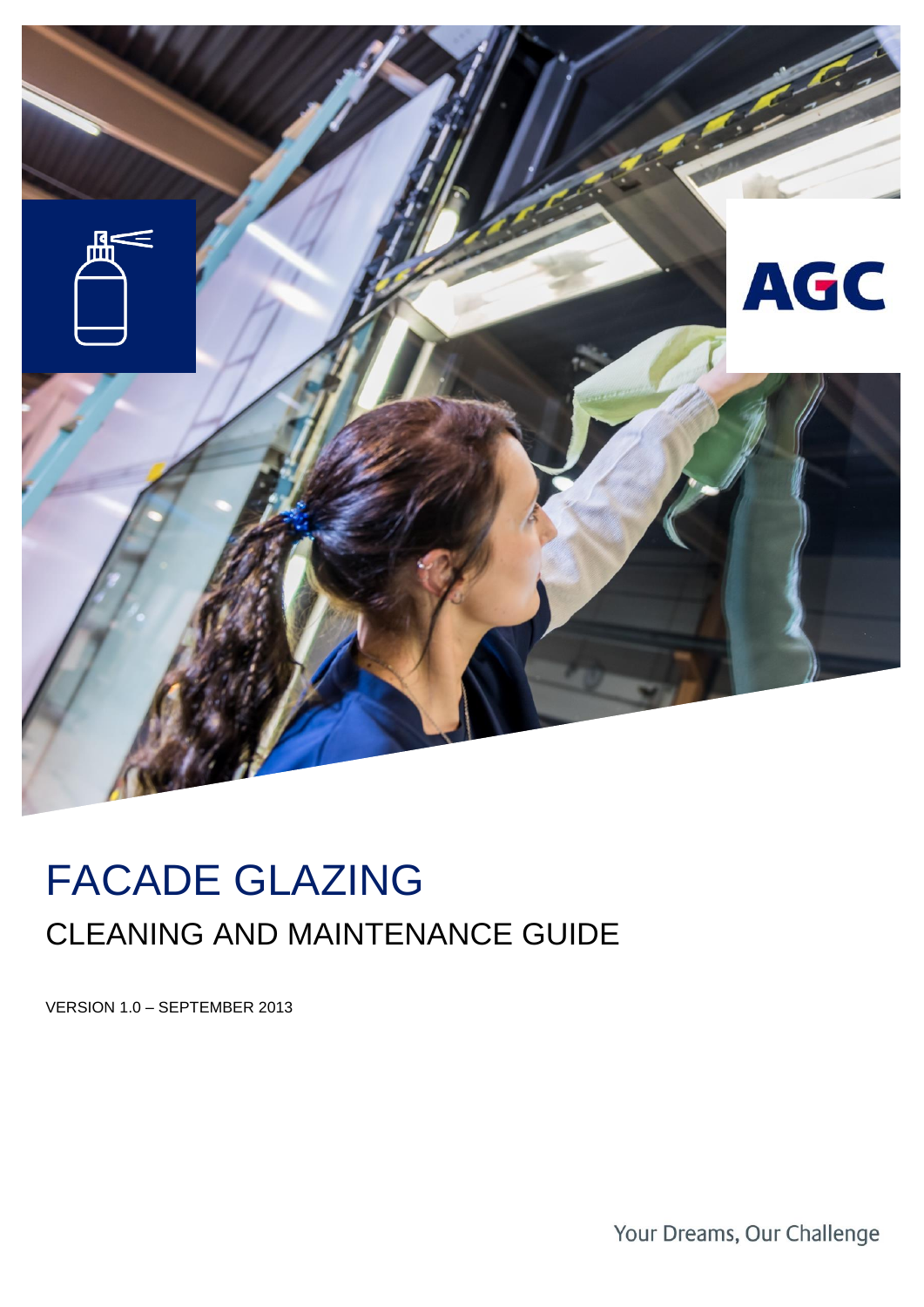This version of the guide replaces and cancels all previous versions. Please check [www.agc-yourglass.com](http://www.agc-yourglass.com/) regularly for any updates.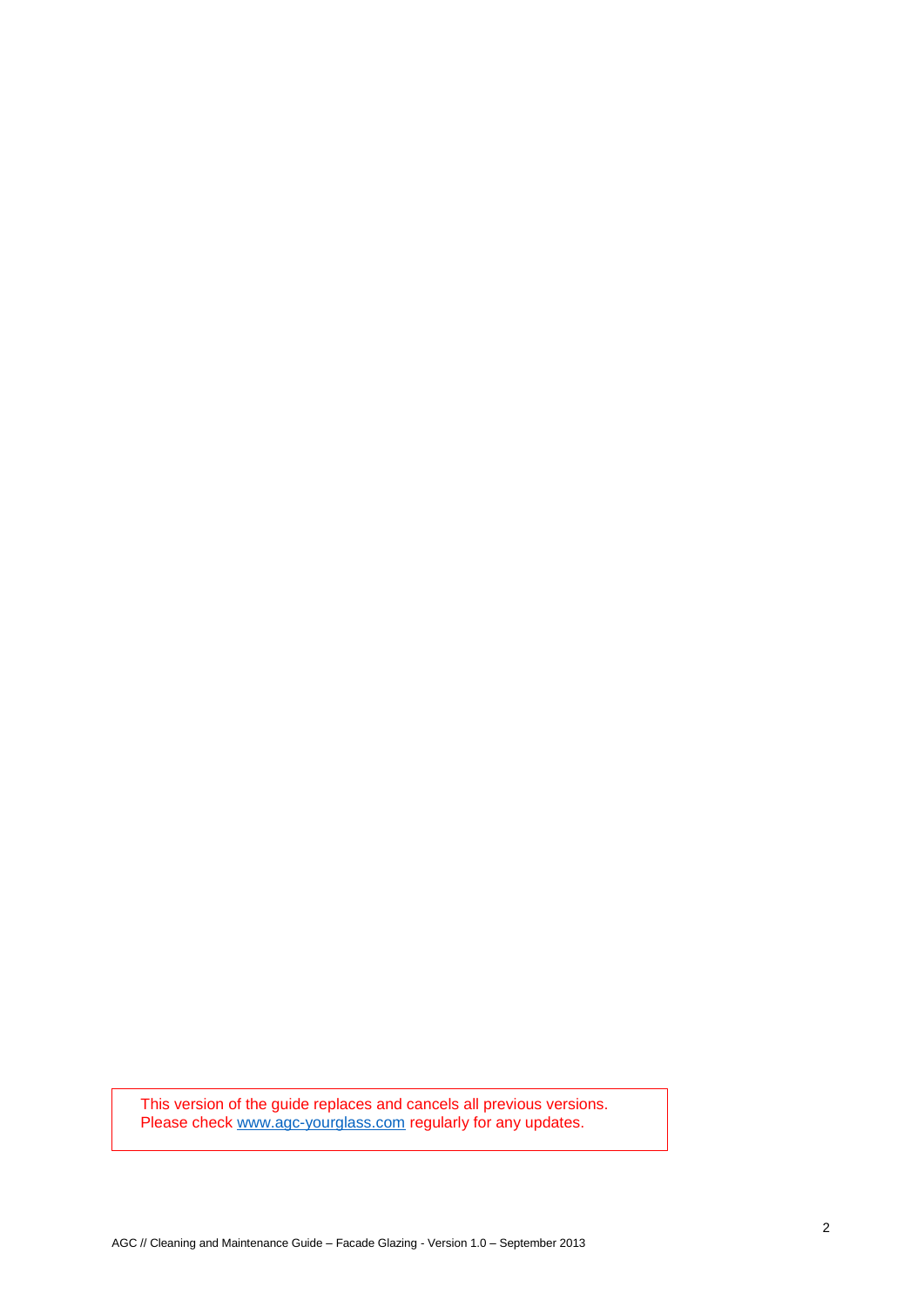### **WA R N I N G**

#### **Carefully read this manual before any cleaning and maintenance of facade glazing.**

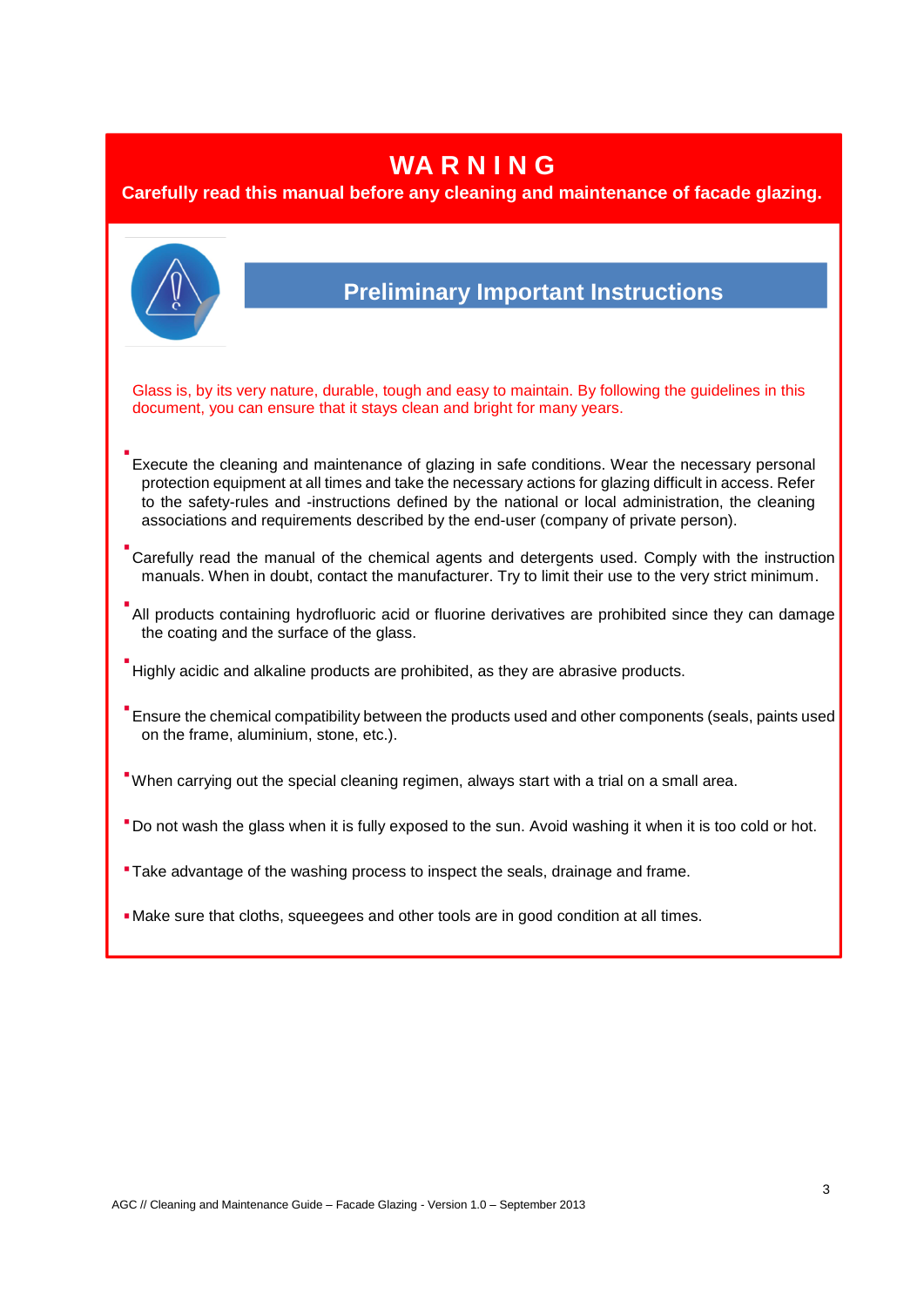AGC // Cleaning and Maintenance Guide – Facade Glazing - Version 1.0 – September 2013 **CONTENTS** 

| 4. INITIAL CLEANING AFTER THE GLASS IS INSTALLED (END OF PROJECT)  5 |  |
|----------------------------------------------------------------------|--|
|                                                                      |  |
|                                                                      |  |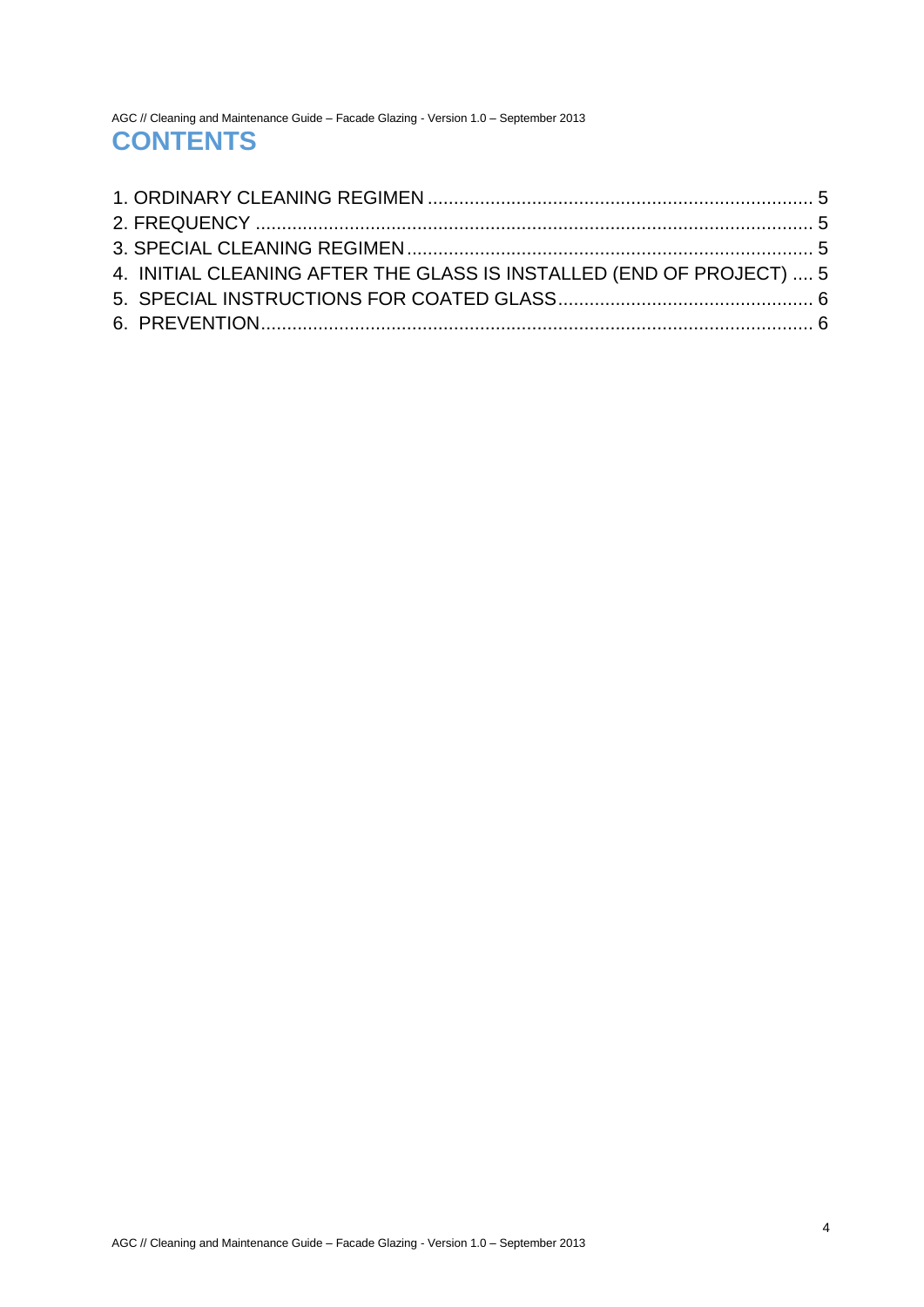### **1. ORDINARY CLEANING REGIMEN**

<span id="page-4-0"></span>In most cases, glass can be washed with plenty of clean water. Sometimes a bit of neutral detergent or an appropriate commercial cleaning product can be added to the water. A squeegee or specially designed cloths are also used.

Once cleaned, the glass should be rinsed with clean water and wiped with a squeegee.

#### **2. FREQUENCY**

<span id="page-4-1"></span>How often the glass needs to be cleaned will depend on the surrounding environmental conditions and pollution levels. Glass gets dirtier in dusty, industrial areas, in areas with lots of road traffic, near the sea, and when it is not exposed to very much rain. Failure to take certain precautions when designing the facade or installing the glass can also play a role.(e.g.: ,a roof glazing shall have a minimum slope of 10° vs horizontal). Glass should be cleaned frequently enough so that the ordinary cleaning regimen described above is sufficient. The recommended minimum frequency is every six months.

#### **3. SPECIAL CLEANING REGIMEN**

When ordinary cleaning is not enough, other steps can be taken:

Remove oily spots and other organic pollution with solvents such as isopropyl alcohol or acetone applied with a soft, clean cloth.

<span id="page-4-2"></span>Remove other residue by lightly polishing with a suspension of cerium oxide in water (between 100 and 200 grams per litre).

Rinse thoroughly and then follow the ordinary cleaning regimen.

### **4. INITIAL CLEANING AFTER THE GLASS IS INSTALLED (END OF PROJECT)**

<span id="page-4-3"></span>When glass is cleaned for the first time after being installed (end of project), it may be particularly dirty. We recommend the following steps:

Remove labels and adhesive cork or interlayers as soon as possible. If there is any difficulty in doing so, solvents such as methanol, isopropanol, acetone, trichloroethylene may be used.

Fingerprints and grease or mastic stains can be removed with solvents such as acetone, methylethyceton (MEC) or ammonia provided that these products do not attack the seals and penetrate into the rebate.

Rinse thoroughly to remove as much dust as possible.

Perform the ordinary cleaning regimen. Examine any remaining dirty marks.

Very carefully remove the majority of any remaining deposits of sealing compound, putty, cement, etc. using a specially designed scraper or a razor blade. There is a risk of scratching the glass, so take great care at all times. This is especially true for coated glass Perform the special cleaning regimen where necessary.